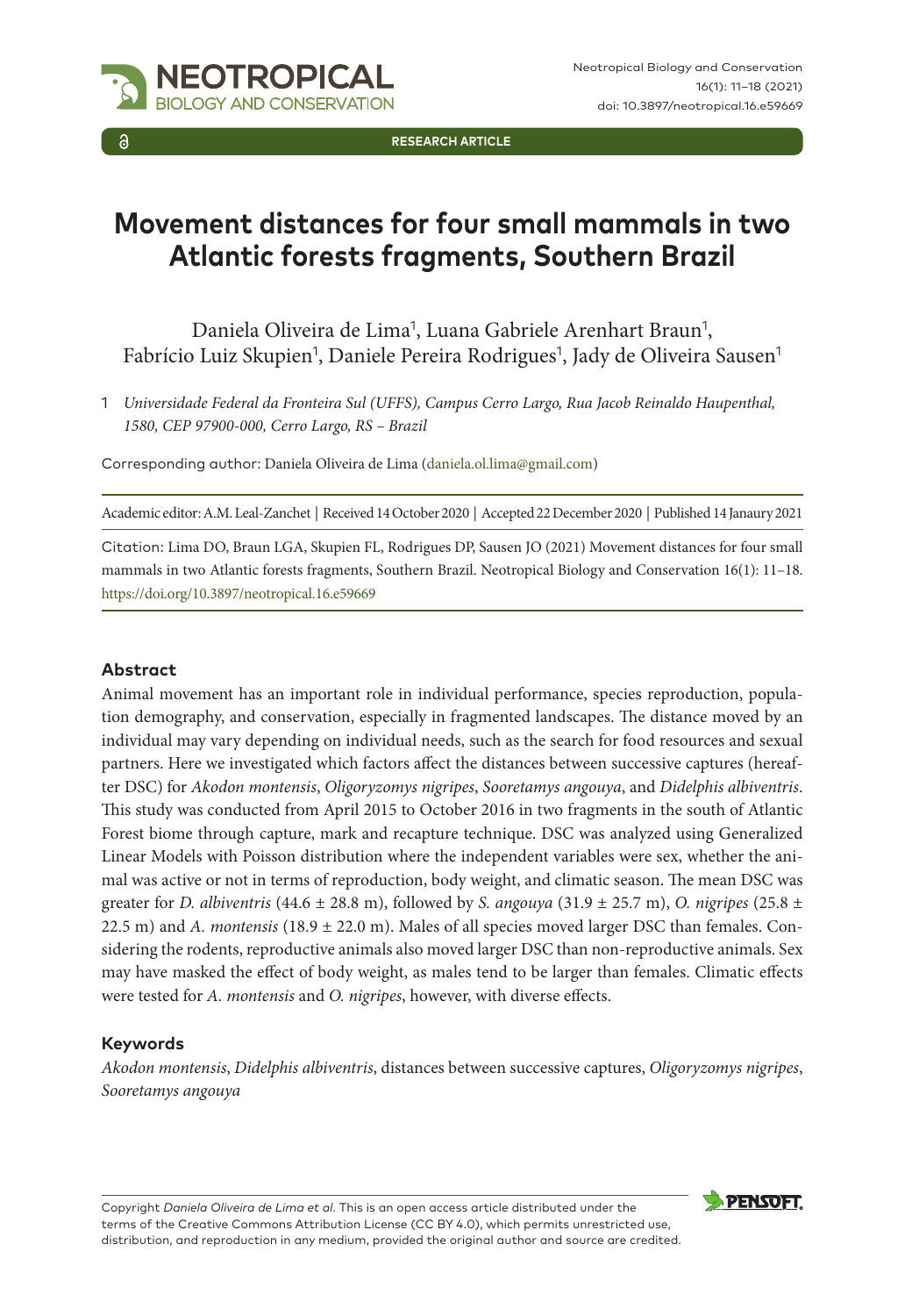## **Introduction**

Animal movement patterns and distances vary depending on individual needs. For instance, climatic seasons will affect food resources (Naxara et al. 2009) and during food shortage periods, animals might have to move longer distances to find food (Winker et al. 1995; Loretto and Vieira 2005); and the same happens for animals with bigger corporal size, that need more food resources (Lima et al. 2016). It will also affect sex and reproduction conditions, which in turn can influence individual movement, as during reproduction males tend to undertake more movements, attempting to mate with the largest number of females (Cáceres 2003; Loretto and Vieira 2005; Lima et al. 2016). Animal movement plays a major role also on species conservation, as it is crucial to understand the rate and distance of movements to predict how isolated each species will be in fragmented landscapes (Pires et al. 2002).

There is a great variety of methodological approaches to study animal movement, ranging from the most sophisticated and data demanding methods, such as the kernel estimates of home range (Fleming et al. 2015), to more simplistic methods, such as the distances moved between successive captures (DSC; for more explanation on this method see Püttker et al. 2006 and Püttker et al. 2012). The home range estimate methods are especially useful to accurately describe home range area, shape, and overlap between individuals (Leite et al. 2016). However, these methods require a large number of locations per individual to provide reliable estimates (Boyle et al. 2009). On the other hand, the more simplistic methods, such as the DSC, are easy to calculate and can be used even for individuals with only two captures in the same trapping season. This increases sample size and allows for multiple comparisons among individuals, as well as comparisons between sex, seasons, and environments (Püttker et al. 2006; Lima et al. 2016). Moreover, DSC is robustly correlated to home range estimates (Püttker et al. 2012).

Our goal in this study was to investigate which factors are related to animal movement for four species of small mammals, in fragments of Atlantic Forest, southern Brazil. We hypothesized that differences among species are mainly related to body size and that within species (i) males would move more than females; (ii) reproductive animals would move more than non-reproductive animals; (iii) bigger animals would move more than smaller animals; and, that (iv) animals would move more during winter, due to reduced food availability.

# **Material and methods**

The study was carried out from April 2015 to October 2016, with field sampling in each climatic season, in two Atlantic Forest fragments (Fragment 1: 28°08'38"S, 54°45'36"W, 30 ha; Fragment 2: 28°07'33"S, 54°44'57"W, 20 ha) in Cerro Largo municipality, state of Rio Grande do Sul, Brazil (Fig. 1). These fragments are covered by deciduous forest located in an ecotone within the grassland dominated Pampa biome. These fragments have at least 62 arboreal species from 28 families; Fabaceae had the greater species richness (Souza et al. 2020). Fragments are situated in pri-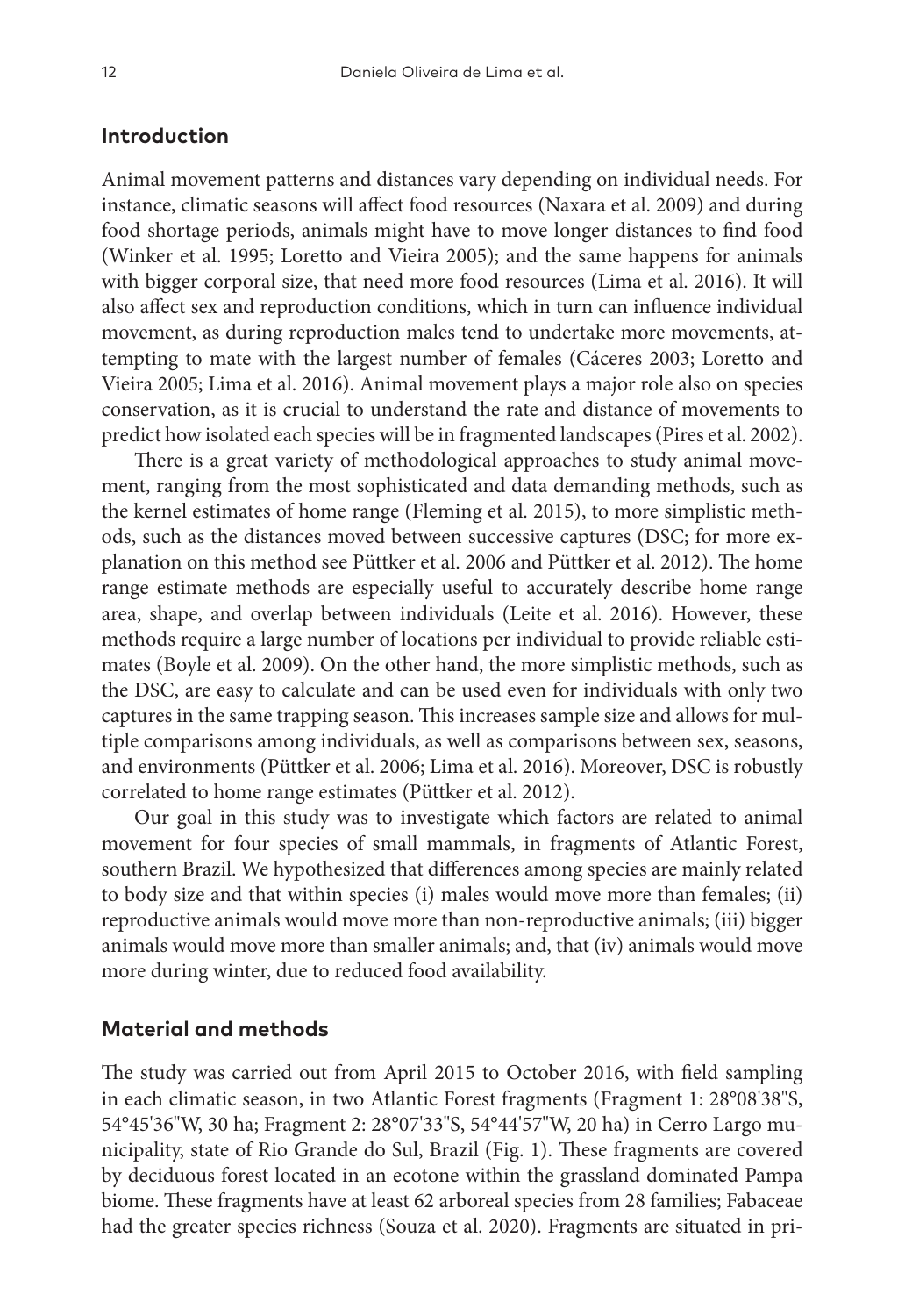

**Figure 1.** Location of the study area in South America and Rio Grande do Sul, Brazil. Atlantic Forest and Pampa biome extents are shown in the detail of the state of Rio Grande do Sul. Numbers 1 and 2 indicate the studied fragments.

vate lands and the surrounded matrix has both urban and agricultural elements. The local climate is subtropical, Cfa type (Peel et al. 2007). Mean annual rainfall is 1800 mm; the mean temperatures range from 20 °C to 30 °C in the hottest months, December to February, and from 10 °C to 20 °C in the coldest months, June to August (Kuinchtner and Buriol 2001).

Small mammals were sampled, from Fall 2015 to Spring 2016, including seven sampling seasons. Each season had 10 sampling nights in each area. We used Sherman (31×10×08 cm) and Tomahawk (45×17×17 cm) live-traps, distributed in three 120 m long transects with seven trapping stations, distant 20 m from each other, in each sampled area. Transects were 20 m apart from each other and at least 25 m apart from the edge. In each of the trapping stations two live-traps were randomly placed, one in the ground and one in the understory (approximately at 1.5 m height), totaling 42 live-traps in each area (Fragment 1 with a total sampling effort of 2380 trap-nights, and Fragment 2 with 2940 trap-nights). Each trap was baited with a mixture of peanut butter, banana, corn flour, sardine, and cod-liver oil. Captured individuals received a numbered ear tag and were released in the same trapping station. However, some individuals were deposited at the Universidade Luterana do Brasil, Museu de Ciências Naturais, Laboratório de Sistemática de Mamíferos (numbers 4404 to 4435) as voucher specimens. We collected tissue samples (ear plug) of each individual in order to confirm morphological identification of voucher specimens. This tissue was used for DNA extraction, amplification through polymerase chain reaction and sequencing of a fragment of the cytochrome b mitochondrial gene. Sequences were blasted both in the public NCBI (Genbank) and in a regional database (Nature Data in prep).

We analyzed the DSC for the four most abundant species, *Akodon montensis* Thomas, 1913, *Oligoryzomys nigripes* (Olfers, 1818), *Sooretamys angouya* (Fis-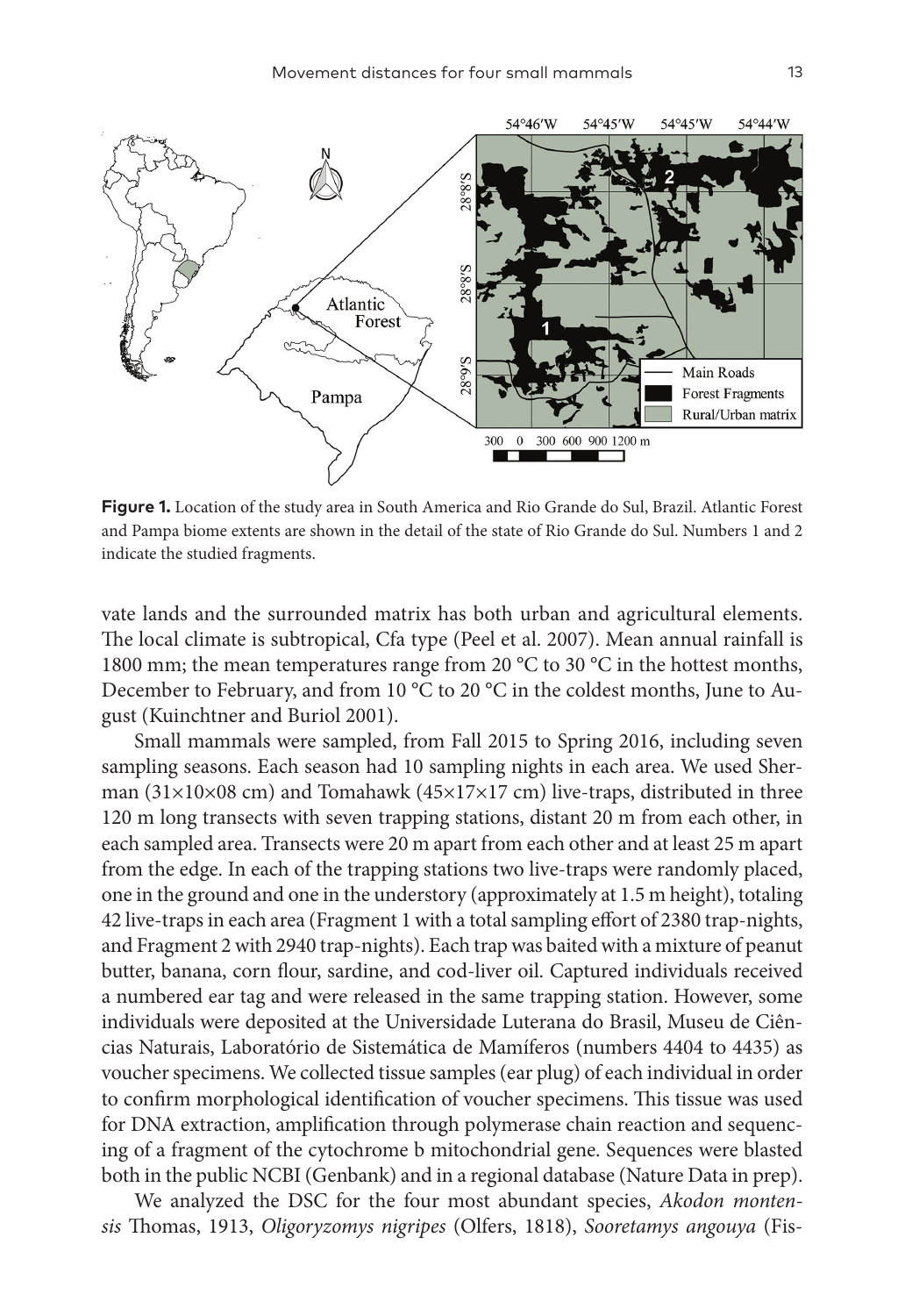| <b>Species</b>        |     | Sex      | Reproduction   | Body weight | Climatic season |
|-----------------------|-----|----------|----------------|-------------|-----------------|
| Akodon montensis      | 118 | Included | Included       | Included    | Included        |
| Oligoryzomys nigripes | 33  | Included | Included       | Included    | Included        |
| Sooretamys angouya    | 30  | Included | Included       | Included    | Not included*   |
| Didelphis albiventris | 22  | Included | Not included** | Included    | Not included*   |

**Table 1.** Variables included as predictors for animal movement for each species.

# = sample size. \*Most captures occurred during one of the climatic seasons. \*\*Only two individuals were reproductive.

cher, 1814), and *Didelphis albiventris* Lund, 1840. We recorded the specific position of each trapping station, so, when an individual was recaptured (within the same sampling season), we could measure the minimum distance traveled between these two successive captures, the DSC. Considering the high number of zeros on the dependent variable, the DSC (an animal recaptured on the same trapping station), we analyzed this dataset using Generalized Linear Models with Poisson distribution. First, we tested if DSC varies among species, using species identification as an independent variable. When analyzing which factors influence animal movement within species, the independent variables were (i) sex, (ii) whether the animal was active or not in terms of reproduction (scrotal testes for males, evidence of lactation or perforated vagina for females), (iii) body weight, and (iv) climatic season. However, due to our dataset characteristics, not all independent variables were tested for all species (Table 1). Our models did not include interaction among the dependent variables because we would need higher sample sizes of DSC for each species to estimate a higher number of parameters. Starting with the full model for each species, we fitted a backward model selection where the deletion of each variable is tested using AIC value (Burnham and Anderson 2002). We present all models with Δ AIC smaller than two. All analyses were performed in R environment (R Core Team 2019). This study was authorized by Brazilian Institute of Environment and Natural Resources (46947-2) and UFFS Animal Ethics Committee (009/CEUA/UFFS/2015).

## **Results and discussion**

We had 118 DSC values for *A. montensis* (mean ± standard deviation: 18.9 ± 22.0 m; ranging from 0–130 m); 33 for *O. nigripes* (25.8 ± 22.5 m; 0–100 m); 30 for *S. angouya* (31.9 ± 25.7 m; 0–103 m) and 22 for *D. albiventris* (44.6 ± 28.8 m; 20–123 m). The GLM analysis confirmed the differences among species (AIC = 5556.2; AIC null model = 6065.7). This result mostly confirms our hypothesis regarding differences among species, since *D. albiventris* has the greatest body size (mean ± standard deviation: 522 ± 596 g) followed by *S. angouya* (108 ± 12 g). Considering the other two rodents, even though *O. nigripes*  $(27 \pm 8 \text{ g})$ , the smaller species, had greater DSC than *A. montensis* (35  $\pm$  8 g), the body size difference among these species is very small and it is probably second in place regarding this DSC difference.

According to the best model for *A. montensis*, males had greater DSC; reproductive animals had greater DSC, and DSC was greater during summer, spring, and au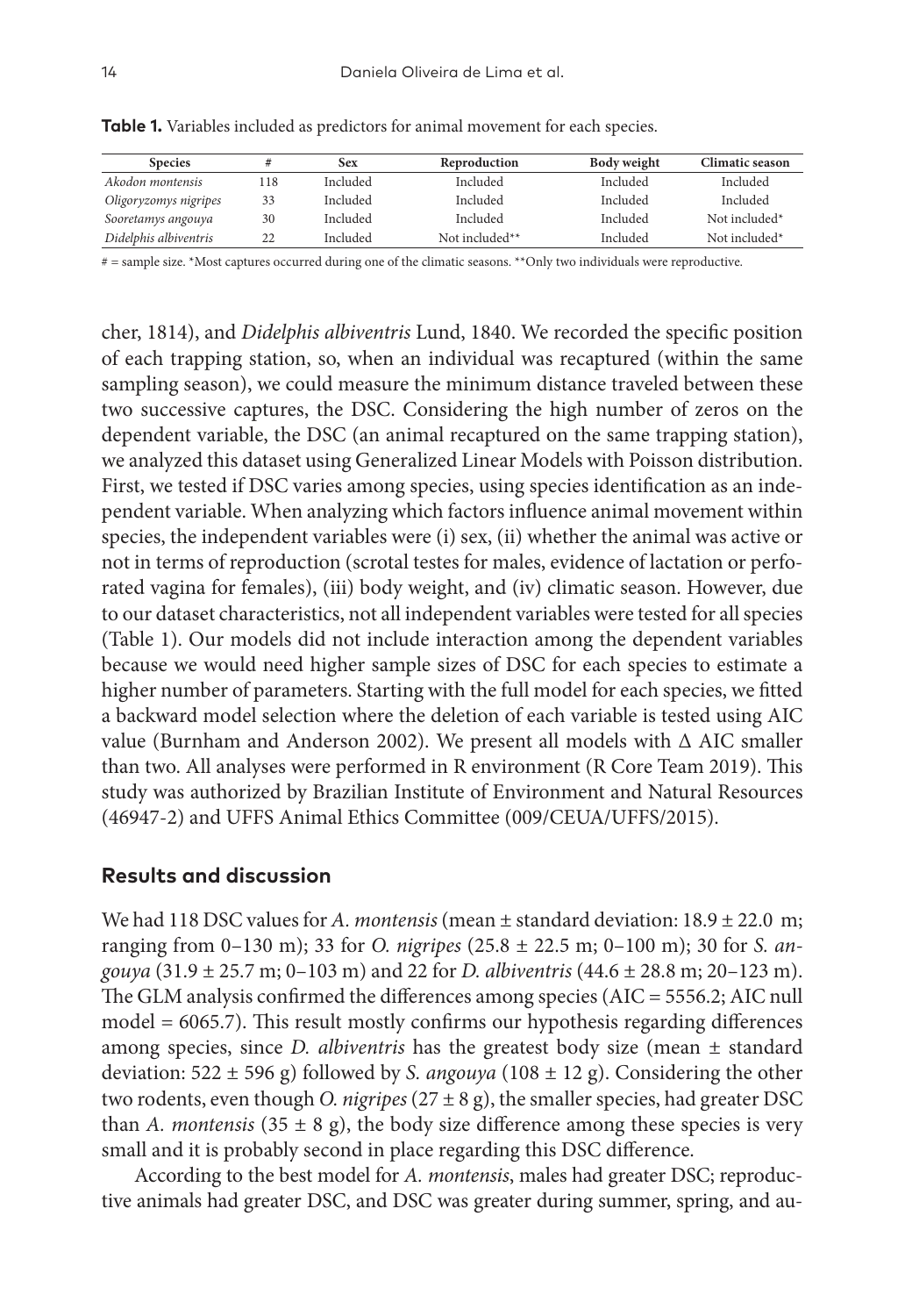tumn when compared to winter. The second best model for *A. montensis* considered also that heavier animals had greater DSC (Fig. 2A). The best model for *O. nigripes* considered that males had greater DSC; reproductive animals had greater DSC and DSC was smaller during spring when compared to winter. The second best model for *O. nigripes* considered also that heavier animals had smaller DSC (Fig. 2B). For *S. angouya* the best model indicated that males had greater DSC; reproductive animals had greater DSC and heavier animals had greater DSC (Fig. 2C). For *D. albiventris* the best model indicated that heavier animals had smaller DSC and the second best model included this negative effect but also indicated that males had greater DSC (Fig. 2D).

The DSC found here presented similar values to previous studies for *A. montensis* and *O. nigripes*. For *A. montensis*, in São Paulo state, the mean DSC varied between 19.54 m (Püttker et al. 2006) and 31.1 m (Püttker et al. 2012). For *O. nigripes*, mean DSC values of 31.81 m for males and 18.04 m for females (Püttker et al. 2006) were previously found. To the best of our knowledge, this is the first study presenting DSC values for *S. angouya*. Lastly, regarding the marsupial species *D. albiventris*, the values presented here are consistently smaller than previously recorded. In Pernambuco state, using radio-tracking devices, the mean daily distance moved for two males of *D. albiventris* was 177 and 424 m per night (Aléssio 2004). For *D. aurita*, the DSC values ranged from 0 to 300 m in coastal shrubland (Gentile and Cerqueira 1995) and from 445 to 1200 m in a fragmented landscape (Pires et al. 2002), both studies at Rio de Janeiro state. This divergence between our values and the literature for *D. albiventris* is probably related to our sampling area. The maximum distance



**Figure 2.** Variables coefficient and their confidence interval to explain DSC. All models with Δ AICc < 2 were considered to explain DSC variation for *Akodon montensis* (**A**), *Oligoryzomys nigripes* (**B**), *Sooretamys angouya* (**C**) and *Didelphis albiventris* (**D**).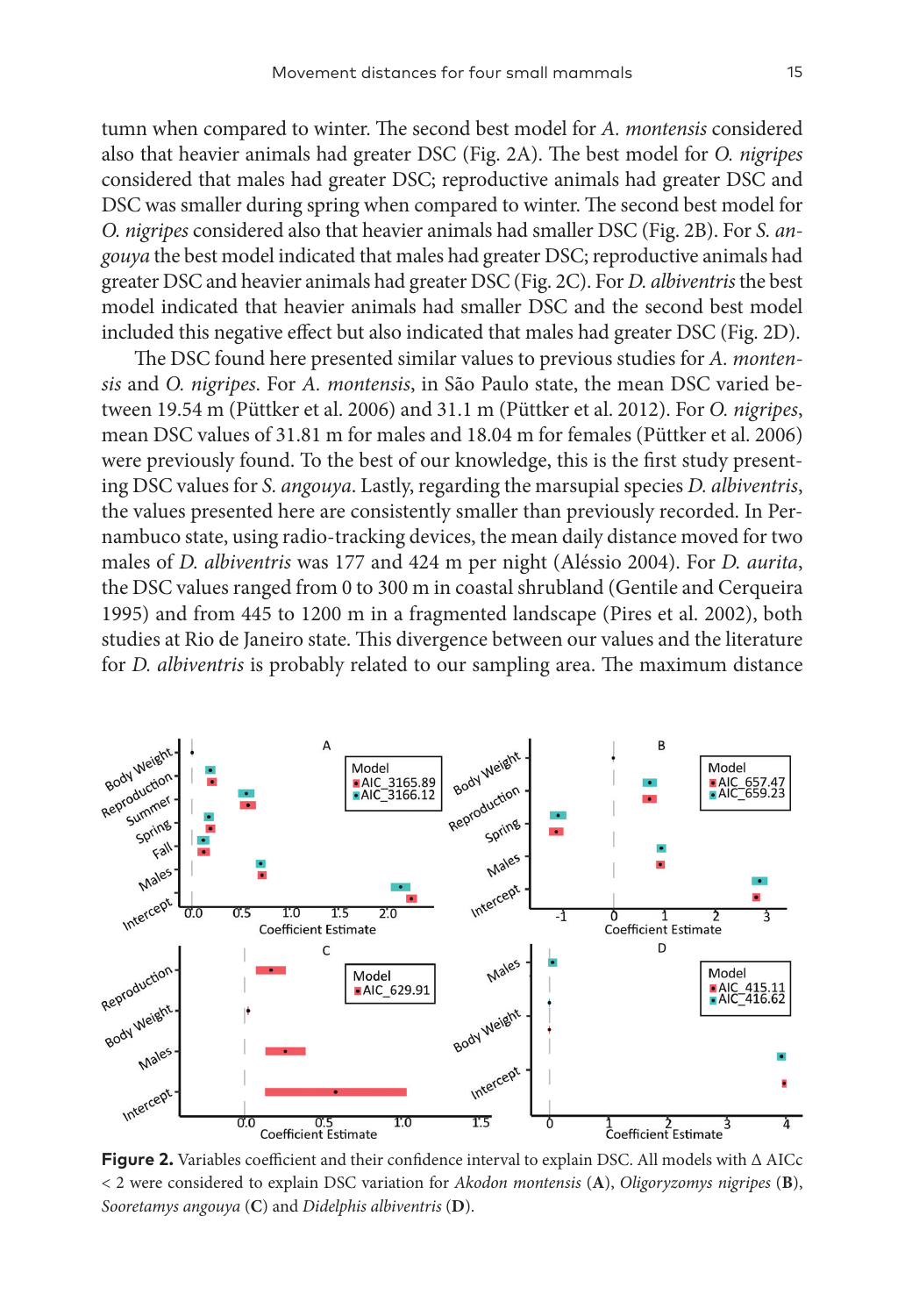among our trapping stations was 130 m, which seems suitable to capture most of the daily movements for our rodent species, but it is rather small to capture daily movements for *D. albiventris*, an animal with greater body size than the studied rodents and consequently that performs longer distances movements.

For the three analyzed rodents, males moved greater distances than females and reproductive individuals moved greater distances than non-reproductive individuals. Considering the correspondence between DSC and individuals' home range (Püttker et al. 2012), the sex differences might indicate a promiscuous mating system for these species, where males' larger home ranges would include more than one female home range, maximizing access to fertile females. On the other hand, females' smaller home ranges could indicate territorial behavior related to nest protection or food resource defense (Ostfeld 1990; Lima et al. 2016).

Larger animals demand more resources, so they need to explore larger areas to find them (Harestad and Bunnel 1979). This association was mostly confirmed among species, however, within species this effect was not clear. For *A. montensis* and *S. angouya*, heavier animals had greater DSC, but the opposite was found for *O. nigripes* and *D. albiventris*. However, it is very likely, at least for the rodent species, that the effect of sex may have masked the real effect of body weight, as males were larger than females for all rodent species (*A. montensis* mean male weight 36.9 g × mean female weight 32.9 g; *O. nigripes* 31.2 × 20.7 g; *S. angouya* 111.7 × 97.5 g). Further studies, with greater sample size, should include interaction between these variables to test whether there is an effect of body weight apart from the effect of sex on species movement, as it was already demonstrated to other rodent species in the Atlantic Forest (Lima et al. 2016).

Regarding the effect of climatic seasons on small mammals' movements, we discovered diverse impacts on the two analyzed rodents, *A. montensis* and *O. nigripes*, and we believe that further investigations are needed regarding this issue in the south of the Atlantic Forest. Most of the Atlantic Forest biome presents moderate temperature variation among seasons, but great variation in precipitation, described as dry and wet seasons. Usually, most small mammals increase their reproduction rates in the wet season, where there are more food resources, and change their movement behavior according to this reproduction event (Loretto and Vieira 2005; Lima et al. 2016). However, in our study area, even with similar vegetation and small mammal species composition, there is no dry season and there is a significant temperature variation during the year (Kuinchtner and Buriol 2001); it is very likely that the food availability for these species varies in a different way, driving diversely the climatic effects on reproduction and movement behavior.

### **Acknowledgments**

We are thankful to Ana Lucia de Oliveira Rodrigues and Aline Kolling for fieldwork assistance. We are thankful to Gislene Lopes Gonçalves for the DNA analyses, to Alexandre Uarth Christoff for the morphological inspection of our voucher specimens, and to two reviewers for suggestions regarding the manuscript. Lucas Rodrigues Piovesan helped with the layout of the figures.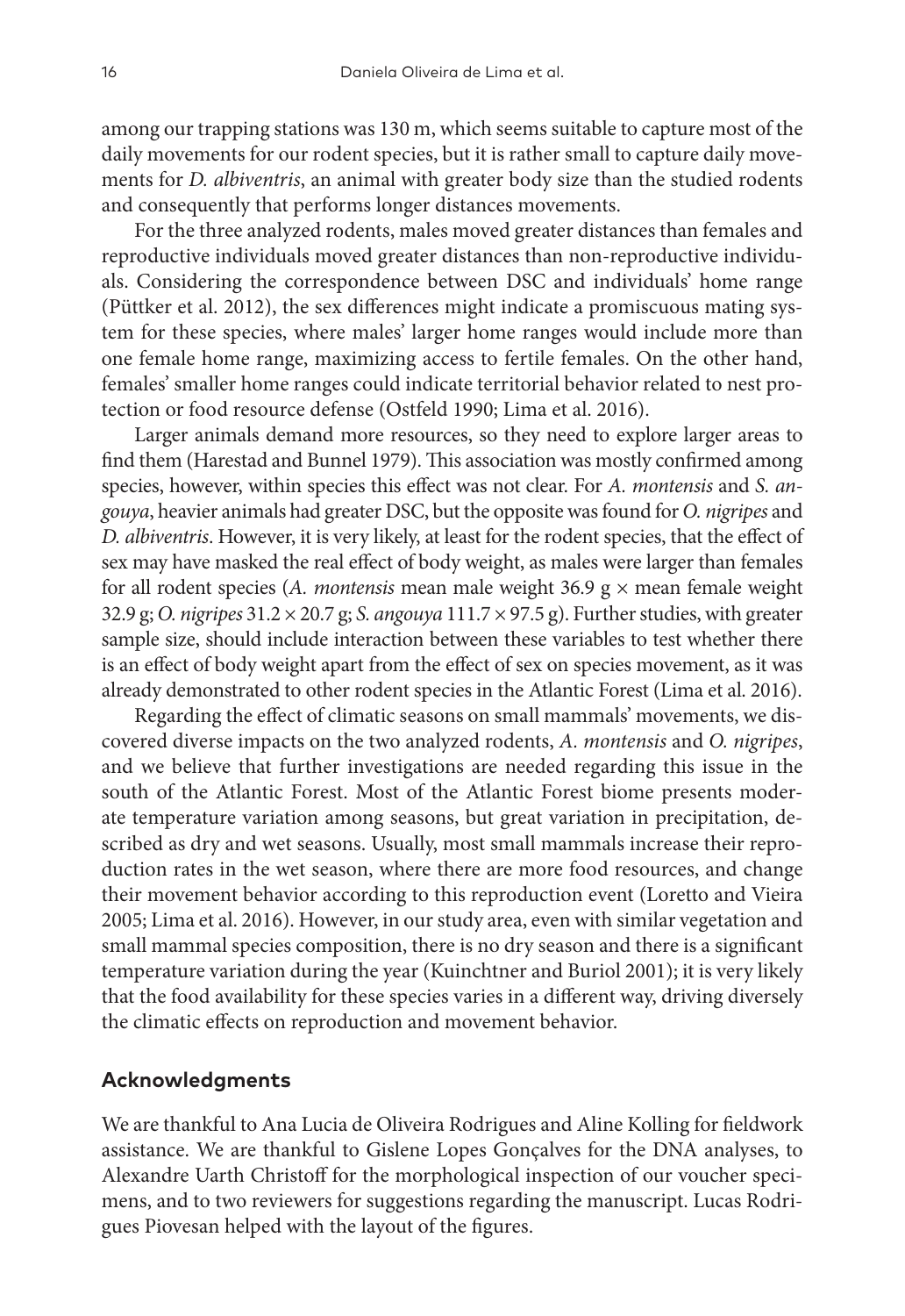## **References**

- Aléssio M (2004) Comportamento de *Didelphis albiventris* em um remanescente de mata atlântica no nordeste do Brasil. Master thesis, Pernambuco, Brazil: Universidade Federal de Pernambuco.
- Burnham K, Anderson D (2002) Model Selection and Multimodel Inference (2nd ed.). Springer-Verlag, Heidelberg, 488 p.
- Boyle S, Lourenço W, Silva L, Smith A (2009) Home Range Estimates Vary with Sample Size and Methods. Folia Primatologica; International Journal of Primatology 80(1): 33–42. <https://doi.org/10.1159/000201092>
- Cáceres N (2003) Use of the space by the opossum *Didelphis aurita* Wied-Newied (Mammalia, Marsupialia) in a mixed forest fragment of southern Brazil. Revista Brasileira de Zoologia 20(2): 315–322. <https://doi.org/10.1590/S0101-81752003000200023>
- Fleming CH, Fagan WF, Mueller T, Olson KA, Leimgruber P, Calabrese JM (2015) Rigorous home range estimation with movement data: a new autocorrelated kernel density estimator. Ecology 96(5): 1182–1188. <https://doi.org/10.1890/14-2010.1>
- Gentile R, Cerqueira R (1995) Movement patterns of five species of small mammals in a Brazilian restinga. Journal of Tropical Ecology 11(4): 671–677. [https://doi.org/10.1017/](https://doi.org/10.1017/S0266467400009214) [S0266467400009214](https://doi.org/10.1017/S0266467400009214)
- Harestad A, Bunnel F (1979) Home range and body weight-A reevaluation. Ecology 60: 389–402. <https://doi.org/10.2307/1937667>
- Kuinchtner A, Buriol G (2001) Clima do Estado do Rio Grande do Sul segundo a classificação climática de Köppen e Thornthwaite. Disciplinarum Scientia Naturais e Tecnológicas 2(1): 171–182.
- Leite M, Galliez M, Queiroz T, Fernandez F (2016) Spatial ecology of the water opossum *Chironectes minimus* in Atlantic Forest streams. Mammalian Biology 81(5): 480–487. <https://doi.org/10.1016/j.mambio.2016.05.003>
- Lima D, Pinho G, Fernandez F (2016) Spatial patterns of the semi-aquatic rodent *Nectomys squamipes* in Atlantic forest streams. Journal of Natural History 50(7–8): 497–511. <https://doi.org/10.1080/00222933.2015.1059516>
- Loretto D, Vieira M (2005) The effects of reproductive and climatic seasons on movements in the black-eared opossum (*Didelphis aurita* Wied-Neuwied, 1826). Journal of Mammalogy 86(2): 287–293. <https://doi.org/10.1644/BEH-117.1>
- Mendel S, Vieira M (2003) Movement distances and density estimation of small mammals using the spool-and-line technique. Acta Theriologica 48: 289–300. [https://doi.](https://doi.org/10.1007/BF03194169) [org/10.1007/BF03194169](https://doi.org/10.1007/BF03194169)
- Naxara L, Pinotti BT, Pardini R (2009) Seasonal microhabitat selection by terrestrial rodents in an old-growth Atlantic Forest. Journal of Mammalogy 90(2): 404–415. [https://doi.](https://doi.org/10.1644/08-MAMM-A-100.1) [org/10.1644/08-MAMM-A-100.1](https://doi.org/10.1644/08-MAMM-A-100.1)
- Ostfeld R (1990) The ecology of territoriality in small mammals. Trends in Ecology & Evolution 5(12): 411–415. [https://doi.org/10.1016/0169-5347\(90\)90026-A](https://doi.org/10.1016/0169-5347(90)90026-A)
- Peel M, Finlayson B, Mcmahon T (2007) Updated world map of the Köppen-Geiger climate classification. Hydrology and Earth System Sciences 11(5): 1633–1644. [https://doi.](https://doi.org/10.5194/hess-11-1633-2007) [org/10.5194/hess-11-1633-2007](https://doi.org/10.5194/hess-11-1633-2007)